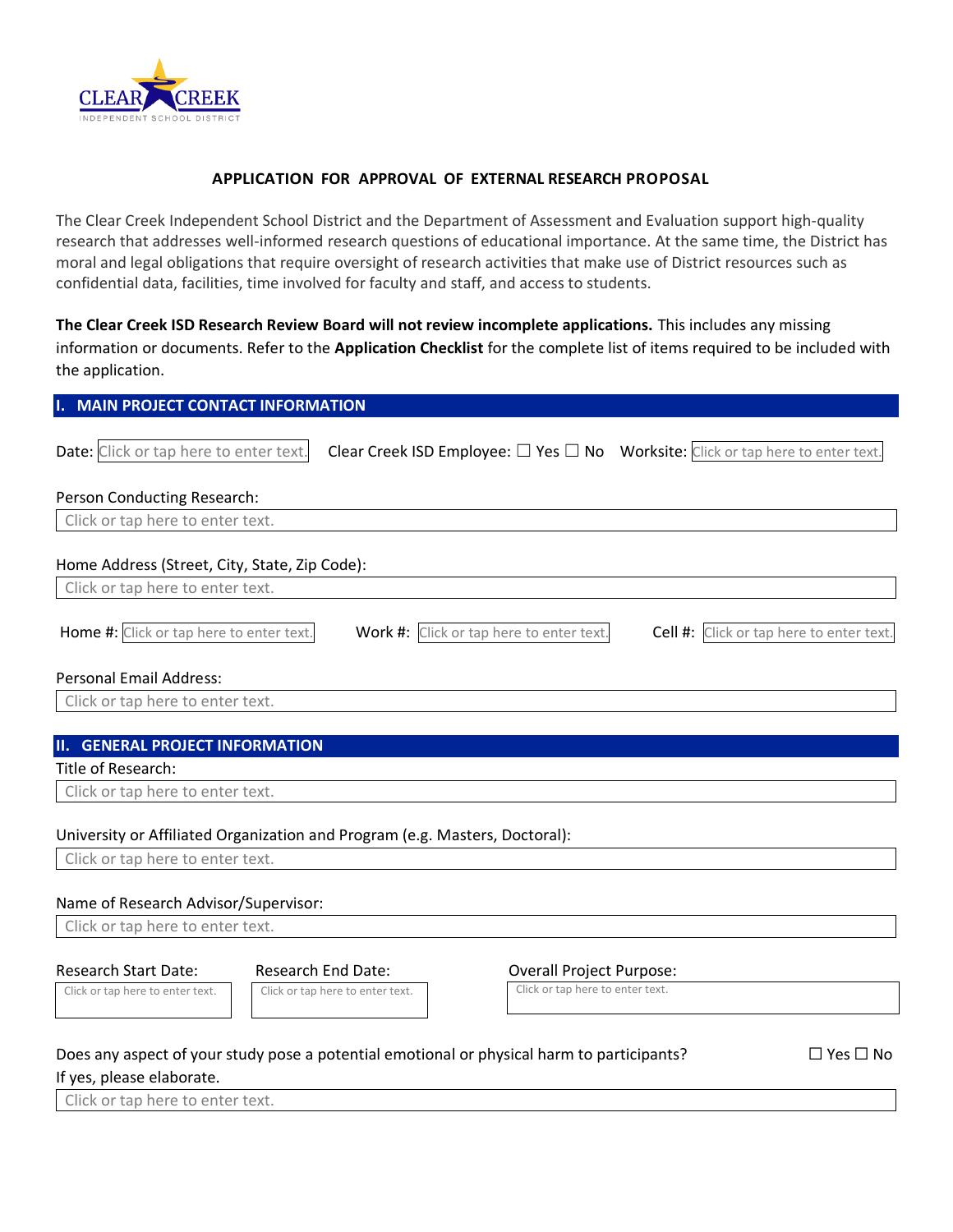**Research Topic(s)**-Please indicate up to three research topics that best represent the research focus of your project.

| □ Academic Achievement                                                                                     | □At-Risk Students                     | □College Readiness                          | $\Box$ Curriculum and/or<br>Instruction                                                                                          |
|------------------------------------------------------------------------------------------------------------|---------------------------------------|---------------------------------------------|----------------------------------------------------------------------------------------------------------------------------------|
| $\Box$ Educational Policy or<br>Leadership                                                                 | $\Box$ English language Learner (ELL) | $\Box$ Ethnic or Cultural<br><b>Studies</b> | $\Box$ Physical Health or<br>Safety                                                                                              |
| $\Box$ Professional                                                                                        | $\Box$ Student Social and Emotional   | $\Box$ Supplemental                         | $\Box$ Teacher Professional                                                                                                      |
| Development                                                                                                | Development                           | Programs                                    | Practices                                                                                                                        |
| $\Box$ Other                                                                                               |                                       |                                             |                                                                                                                                  |
| If other, please specify:                                                                                  |                                       |                                             |                                                                                                                                  |
| Click or tap here to enter text.                                                                           |                                       |                                             |                                                                                                                                  |
|                                                                                                            |                                       |                                             |                                                                                                                                  |
| Grant Involvement - Are you proposing this research as part of a grant application?                        |                                       |                                             | $\Box$ Yes $\Box$ No                                                                                                             |
| If yes, are you requesting a letter of support from CCISD?                                                 |                                       |                                             | $\Box$ Yes $\Box$ No                                                                                                             |
| <b>Grant Type</b>                                                                                          |                                       |                                             |                                                                                                                                  |
| Click or tap here to enter text.                                                                           |                                       |                                             |                                                                                                                                  |
| <b>Grant Description</b>                                                                                   |                                       |                                             |                                                                                                                                  |
| Click or tap here to enter text.                                                                           |                                       |                                             |                                                                                                                                  |
|                                                                                                            |                                       |                                             |                                                                                                                                  |
|                                                                                                            |                                       |                                             | <b>Program or Curriculum Involvement</b> – Are you proposing the implementation of a program or curriculum? $\Box$ Yes $\Box$ No |
| If yes, are you requesting a letter of support from CCISD?                                                 |                                       |                                             | $\Box$ Yes $\Box$ No                                                                                                             |
| <b>Program or Curriculum Type</b>                                                                          |                                       |                                             |                                                                                                                                  |
| Click or tap here to enter text.                                                                           |                                       |                                             |                                                                                                                                  |
|                                                                                                            |                                       |                                             |                                                                                                                                  |
| <b>Program or Curriculum Description</b>                                                                   |                                       |                                             |                                                                                                                                  |
| Click or tap here to enter text.                                                                           |                                       |                                             |                                                                                                                                  |
| <b>Study Type (Single or Series)</b> $-$ Is this a single study or one of a series planned or contemplated |                                       |                                             | $\Box$ Single $\Box$ Series                                                                                                      |
| If series, please elaborate on the design.                                                                 |                                       |                                             |                                                                                                                                  |
| Click or tap here to enter text.                                                                           |                                       |                                             |                                                                                                                                  |
|                                                                                                            |                                       |                                             |                                                                                                                                  |
| What is the Source of the Project Funds?                                                                   |                                       |                                             |                                                                                                                                  |
| Click or tap here to enter text.                                                                           |                                       |                                             |                                                                                                                                  |
|                                                                                                            |                                       |                                             |                                                                                                                                  |
| <b>CCISD Facilities Required for Study</b>                                                                 |                                       |                                             |                                                                                                                                  |
| If applicable, please provide a description of CCISD facilities required for your study.                   |                                       |                                             |                                                                                                                                  |
| Click or tap here to enter text.                                                                           |                                       |                                             |                                                                                                                                  |
| Academic School Year(s) - Please indicate the first and last school year involved in your study            |                                       |                                             |                                                                                                                                  |
| <b>First Academic School Year</b>                                                                          |                                       | Last Academic School Year                   |                                                                                                                                  |
| Click or tap here to enter text.                                                                           |                                       | Click or tap here to enter text.            |                                                                                                                                  |
|                                                                                                            |                                       |                                             |                                                                                                                                  |
| If prior year or other, please specify here:                                                               |                                       |                                             |                                                                                                                                  |
|                                                                                                            |                                       |                                             |                                                                                                                                  |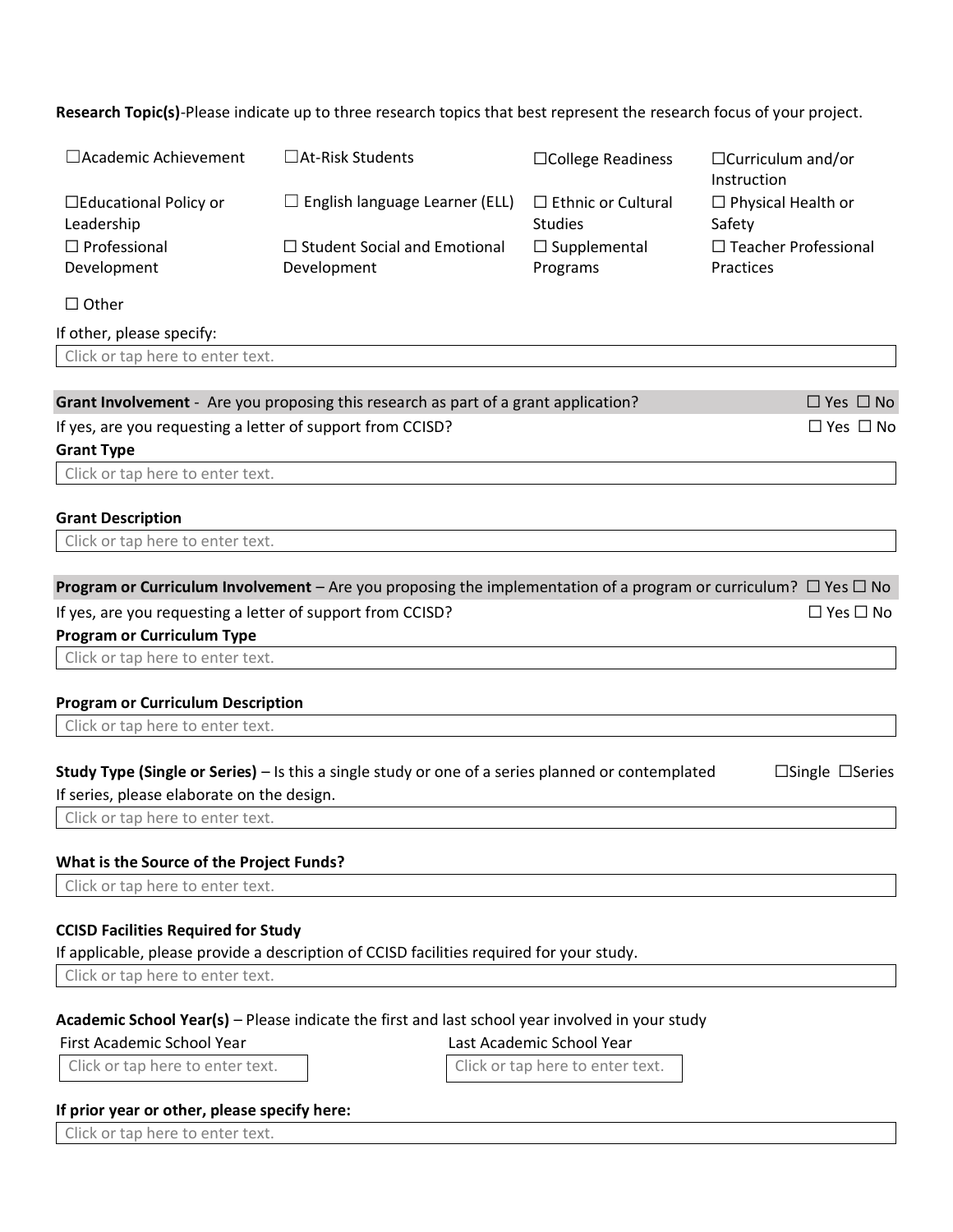# **III. CCISD CAMPUS INVOLVEMENT**

Please indicate the campus(es) you wish to include in your study. There is an "All" and/or "No School" option for each for each category. If the section does not apply to you, please choose the "No Schools" option and move forward to the next category.

|        | <b>High School Campuses</b>          | П      | <b>No Schools</b>     | □      | <b>All High Schools</b>           |
|--------|--------------------------------------|--------|-----------------------|--------|-----------------------------------|
| □      | Clear Brook                          | □      | <b>Clear Falls</b>    | $\Box$ | Clear Lake                        |
| $\Box$ | Clear Creek                          | □      | <b>Clear Horizons</b> | $\Box$ | <b>Clear Springs</b>              |
|        | <b>Intermediate School Campuses</b>  | □      | <b>No Schools</b>     | П      | <b>All Middle Schools</b>         |
| □      | <b>Bayside</b>                       | П      | Creekside             | $\Box$ | Space Center                      |
| П      | <b>Brookside</b>                     | $\Box$ | League City Int       | $\Box$ | <b>Victory Lakes</b>              |
| П      | <b>Clear Creek Int</b>               | П      | Seabrook              | $\Box$ | Westbrook                         |
| $\Box$ | Clear Lake Int                       |        |                       |        |                                   |
|        | <b>Elementary School Campuses</b>    | □      | <b>No Schools</b>     | $\Box$ | <b>All Elementary Schools</b>     |
| $\Box$ | Armand Bayou                         | $\Box$ | Greene                | П      | Robinson                          |
| П      | Bauerschlag                          | $\Box$ | Hall                  | $\Box$ | Ross                              |
| П      | Bay                                  | □      | Hyde                  | $\Box$ | Stewart                           |
| П      | Brookwood                            | П      | Landolt               | □      | Ward                              |
| П      | Clear Lake City Elem                 | П      | League City Elem      | $\Box$ | Weber                             |
| П      | <b>Falcon Pass</b>                   | П      | McWhirter             | $\Box$ | Wedgewood                         |
| П      | Ferguson                             | П      | Mossman               | $\Box$ | Whitcomb                          |
| П      | Gilmore                              | □      | North Pointe          | П      | White                             |
| $\Box$ | Goforth                              | П      | Parr                  |        |                                   |
|        | <b>Other Schools</b>                 |        |                       | $\Box$ | <b>No Other Schools</b>           |
| П      | <b>Clear Path Alternative</b>        | П      | <b>Clear View</b>     | П      | <b>Clear Stars Evening School</b> |
|        | Grade Levels (Please check all       |        |                       |        |                                   |
|        | grade levels involved in your study) |        |                       | П      | <b>All Grade Levels</b>           |
| □      | Early Education (EE)                 | $\Box$ | 4 <sup>th</sup> Grade | □      | 9 <sup>th</sup> Grade             |
| П      | Pre-Kindergarten (PK)                | П      | 5 <sup>th</sup> Grade | П      | 10 <sup>th</sup> Grade            |
|        | $1st$ Grade                          | П      | 6 <sup>th</sup> Grade | $\Box$ | 11 <sup>th</sup> Grade            |
| П      | $2nd$ Grade                          | П      | 7 <sup>th</sup> Grade | $\Box$ | 12 <sup>th</sup> Grade            |
| П      | 3 <sup>rd</sup> Grade                | П      | 8 <sup>th</sup> Grade |        |                                   |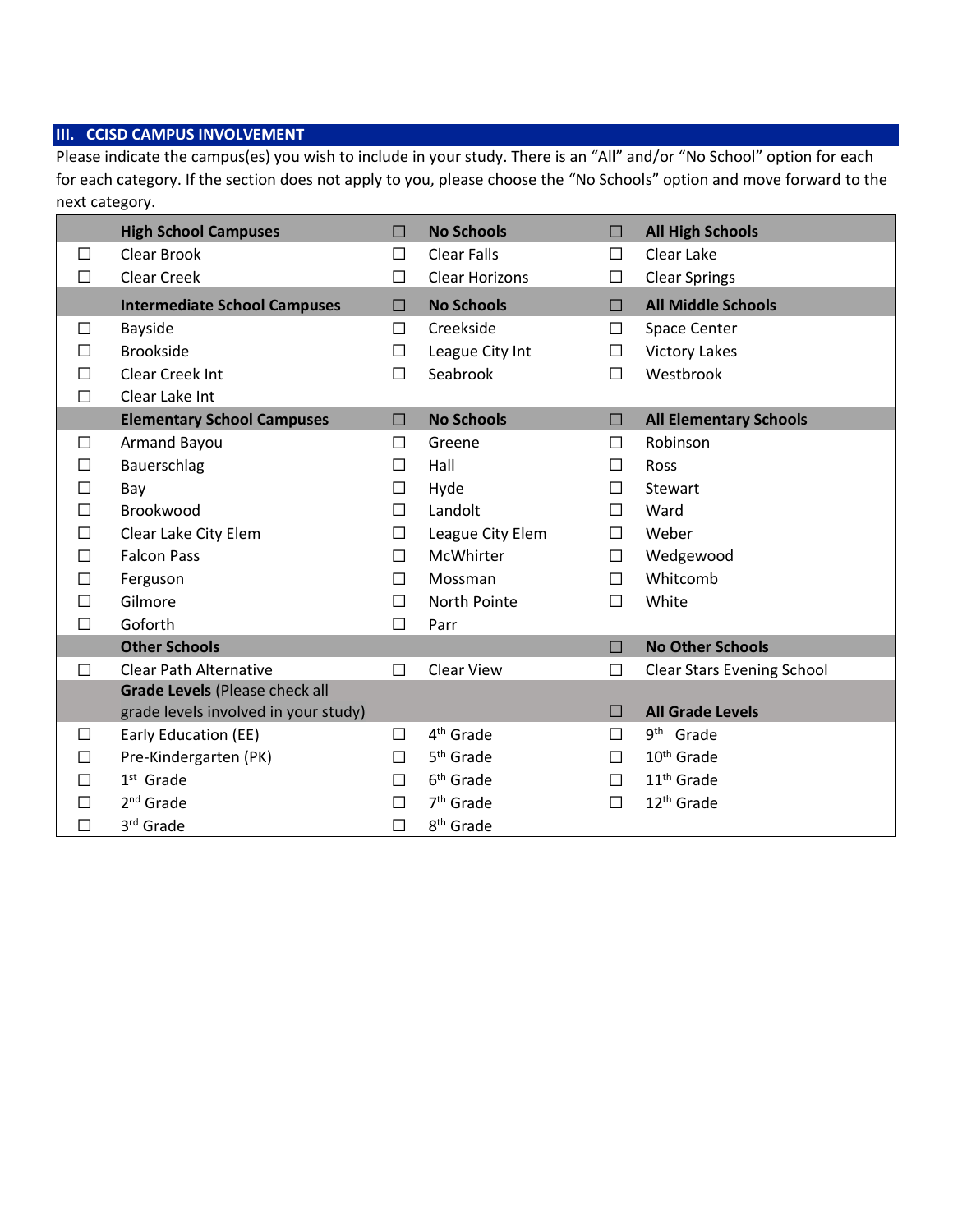## **IV. CCISD Data Collection and Release**

Detailed policy information is located on the Requirements for Data Collection Release Page of the External Research Website.

Important Information

- 1. Individual students, staff, or schools may not be identified in any research or evaluation product.
- 2. An executed Data Sharing Agreement with CCISD is required for access to individual student data.
- 3. All data collection involving schools must take place in the Fall Semester.

4. No data collection is allowed on testing days, be sure to consult the district testing schedule.

Required Consent / Assent Forms

- If you will be collecting data directly from students or if you are requesting identified student level data, you must obtain active parental consent.
- If you will be collecting new data from students, staff, parents or other adult's participants you must obtain assent.
- Consent/assent forms used for parents or students must be written in both English and Spanish.
- Copies of the consent/assent forms are required with your supporting document(s) upon submitting this application.

# **V. Existing Student Records Data Request**

Approval of this application does not automatically provide access to the data. You must obtain an approved Data Sharing Agreement (DSA) with CCISD for access to individual data records. All data you plan on analyzing must be stated explicitly in your consent form(s). You will not be allowed to access information which is not described in your consent form. Please be advised that time constraints will be taken into consideration as one factor for approving projects. If the project is approved, data requests are processed at \$50 per hour.

Are you requesting existing student data records? (e.g., demographics, test scores, attendance records, etc.) ☐ Yes ☐ No

| If you will not be requesting EXISTING STUDENT RECORDS, skip this section | If not applicable                 |
|---------------------------------------------------------------------------|-----------------------------------|
| to move forward with the application, otherwise continue with this page.  | <b>Please Skip to Section VI.</b> |

| <b>Data Records Request</b>                                                                                                                                                             |                                                               |                                  |                                           |  |              |  |  |  |  |
|-----------------------------------------------------------------------------------------------------------------------------------------------------------------------------------------|---------------------------------------------------------------|----------------------------------|-------------------------------------------|--|--------------|--|--|--|--|
| Data Types-What type of data are you requesting?                                                                                                                                        |                                                               |                                  |                                           |  |              |  |  |  |  |
| $\Box$ Student                                                                                                                                                                          | $\Box$ Student Level De-identified<br><b>Comparison Group</b> |                                  |                                           |  |              |  |  |  |  |
| Data Elements-What data elements are you requisition?<br>$\Box$ Grade/Course Enrollment<br>$\Box$ Promotion/Graduation<br>$\Box$ Discipline<br>$\Box$ Attendance<br>$\Box$ Demographics |                                                               |                                  |                                           |  |              |  |  |  |  |
| $\Box$ Test/Assessments<br>$\Box$ Other If other, please specify<br>Click or tap here to enter text.                                                                                    |                                                               |                                  |                                           |  |              |  |  |  |  |
| Data Pull Schedule-Is this a one-time data pull or recurring?                                                                                                                           |                                                               |                                  |                                           |  |              |  |  |  |  |
| $\Box$ One time only                                                                                                                                                                    | $\Box$ Annually                                               | $\Box$ By Semester               | $\Box$ By each 6 or 9-week grading period |  | $\Box$ Other |  |  |  |  |
| If other, please specify                                                                                                                                                                |                                                               | Click or tap here to enter text. |                                           |  |              |  |  |  |  |

Detailed Description-All records that you wish to access should be specifically listed. Please avoid the use of terms such as "academic information" and "test scores". For example: "For the 2010-2011 school year, please provide de-identified student level data including: ethnicity, gender, school number, days attended by semester, days enrolled by semester, and school year GPA".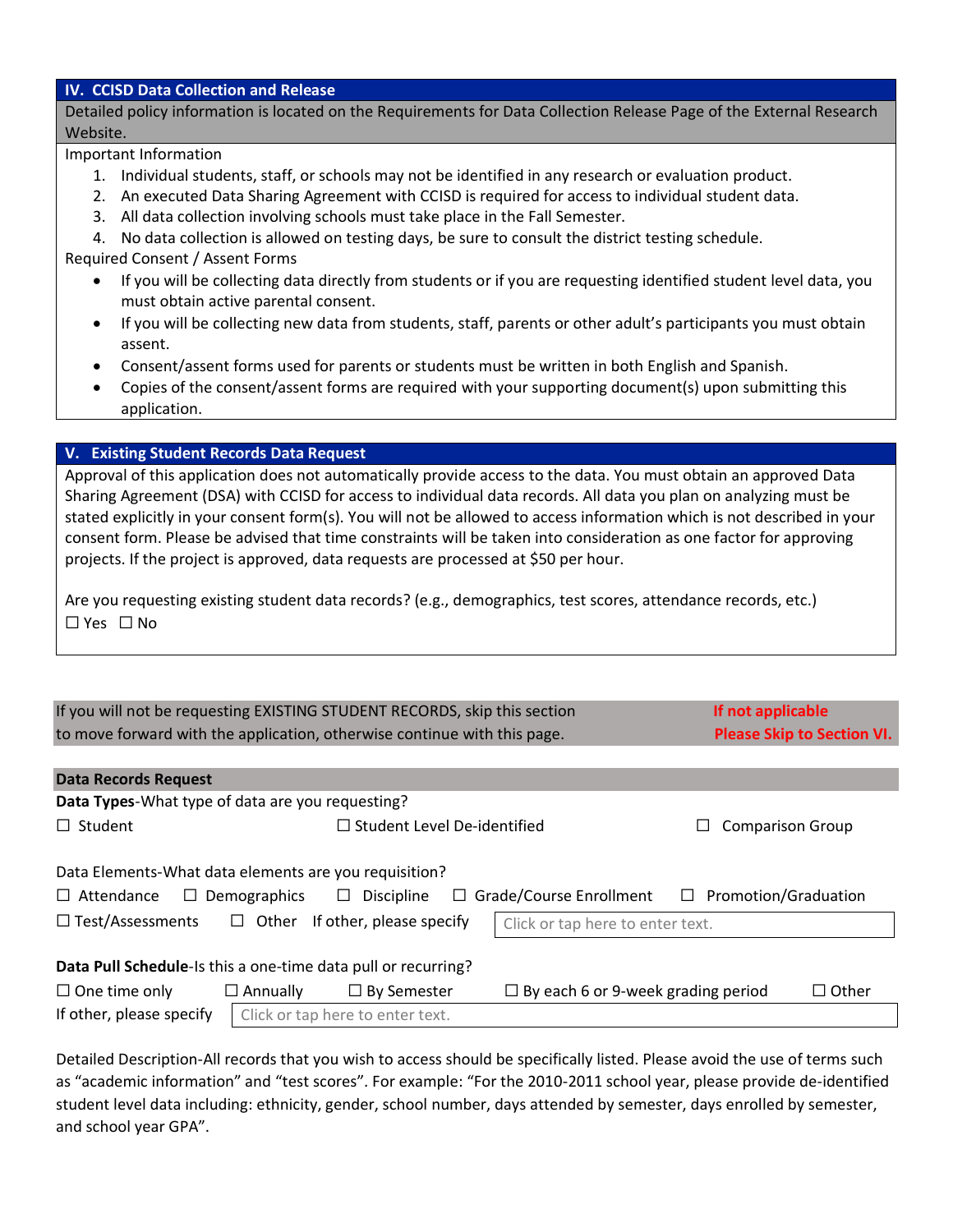#### **VI. New Data Collection**

Are you collecting data directly from students, parents, staff, and/or other participants?  $\Box$  Yes  $\Box$  No

If you will not be conducting any NEW DATA COLLECTION, skip this section **If not applicable** to move forward with the application, otherwise continue with this page. **Please Skip to Section VII**.

## **Participant Involvement**

Indicate the participant(s) involved in your evaluation/study ☐ Students ☐ Teachers ☐ Campus □ Other Campus Staff ☐ Parents/

Administrators

(e.g., Counselors, Aides, etc.)

Guardians

Click or tap here to enter text.

□ Other\*\*

#### **Method of Data Collection**

Please indicate the number of participants, time required, and frequency for each method involved in your study. Skip the participant rows which do not apply to your study. Provide a copy of student instruments (e.g., survey questions, interview protocols, etc.) as part of your supporting documents. If applicable, provide the names, job titles, and instructional affiliations of any research/evaluation assistants which will collect data.

| N/A | This section does | <b>Minutes</b> | Time required for each survey, | Frequency | Indicate how many will |
|-----|-------------------|----------------|--------------------------------|-----------|------------------------|
|     | not apply to my   |                | interview, etc., (in minutes)  | (Freg.)   | take place during the  |
|     | study             |                |                                |           | course of your study   |
|     |                   |                |                                |           |                        |

| Approximate Number of<br><b>Participants (Numeric</b><br>format, i.e., 100) |        | Survey/<br><b>Assessment</b><br>N/A Minute Freq. |                |        | Interview/<br><b>Focus Group</b><br>N/A Minute Freq. |                |        | <b>Observation</b><br>N/A Minute Freq. |                | N/A    | Audio/<br><b>Video Recording</b><br>Minute Freq. |                |
|-----------------------------------------------------------------------------|--------|--------------------------------------------------|----------------|--------|------------------------------------------------------|----------------|--------|----------------------------------------|----------------|--------|--------------------------------------------------|----------------|
| <b>Students</b><br>Tap to Type                                              | $\Box$ | Tap to<br>Type                                   | Tap to<br>Type | $\Box$ | Tap to<br>Type                                       | Tap to<br>Type | $\Box$ | Tap to<br>Type                         | Tap to<br>Type | П      | Tap to<br>Type                                   | Tap to<br>Type |
| Teachers<br>Tap to Type                                                     | □      | Tap to<br>Type                                   | Tap to<br>Type | $\Box$ | Tap to<br>Type                                       | Tap to<br>Type | $\Box$ | Tap to<br>Type                         | Tap to<br>Type | $\Box$ | Tap to<br>Type                                   | Tap to<br>Type |
| Campus<br>Administrators<br>Tap to Type                                     | $\Box$ | Tap to<br>Type                                   | Tap to<br>Type | $\Box$ | Tap to<br>Type                                       | Tap to<br>Type | $\Box$ | Tap to<br>Type                         | Tap to<br>Type | $\Box$ | Tap to<br>Type                                   | Tap to<br>Type |
| Campus Staff<br>Tap to Type                                                 | $\Box$ | Tap to<br>Type                                   | Tap to<br>Type | $\Box$ | Tap to<br>Type                                       | Tap to<br>Type | $\Box$ | Tap to<br>Type                         | Tap to<br>Type | П      | Tap to<br>Type                                   | Tap to<br>Type |
| Parent/<br>Guardians<br>Tap to Type                                         | $\Box$ | Tap to<br>Type                                   | Tap to<br>Type | $\Box$ | Tap to<br>Type                                       | Tap to<br>Type | $\Box$ | Tap to<br>Type                         | Tap to<br>Type | $\Box$ | Tap to<br>Type                                   | Tap to<br>Type |
| Other<br>Tap to Type                                                        | $\Box$ | Tap to<br>Type                                   | Tap to<br>Type | $\Box$ | Tap to<br>Type                                       | Tap to<br>Type | $\Box$ | Tap to<br>Type                         | Tap to<br>Type | $\Box$ | Tap to<br>Type                                   | Tap to<br>Type |

# **Special Sample Characteristics** – Please provide any special characteristics of your sample (e.g., gender, ethnicity, courses, etc.)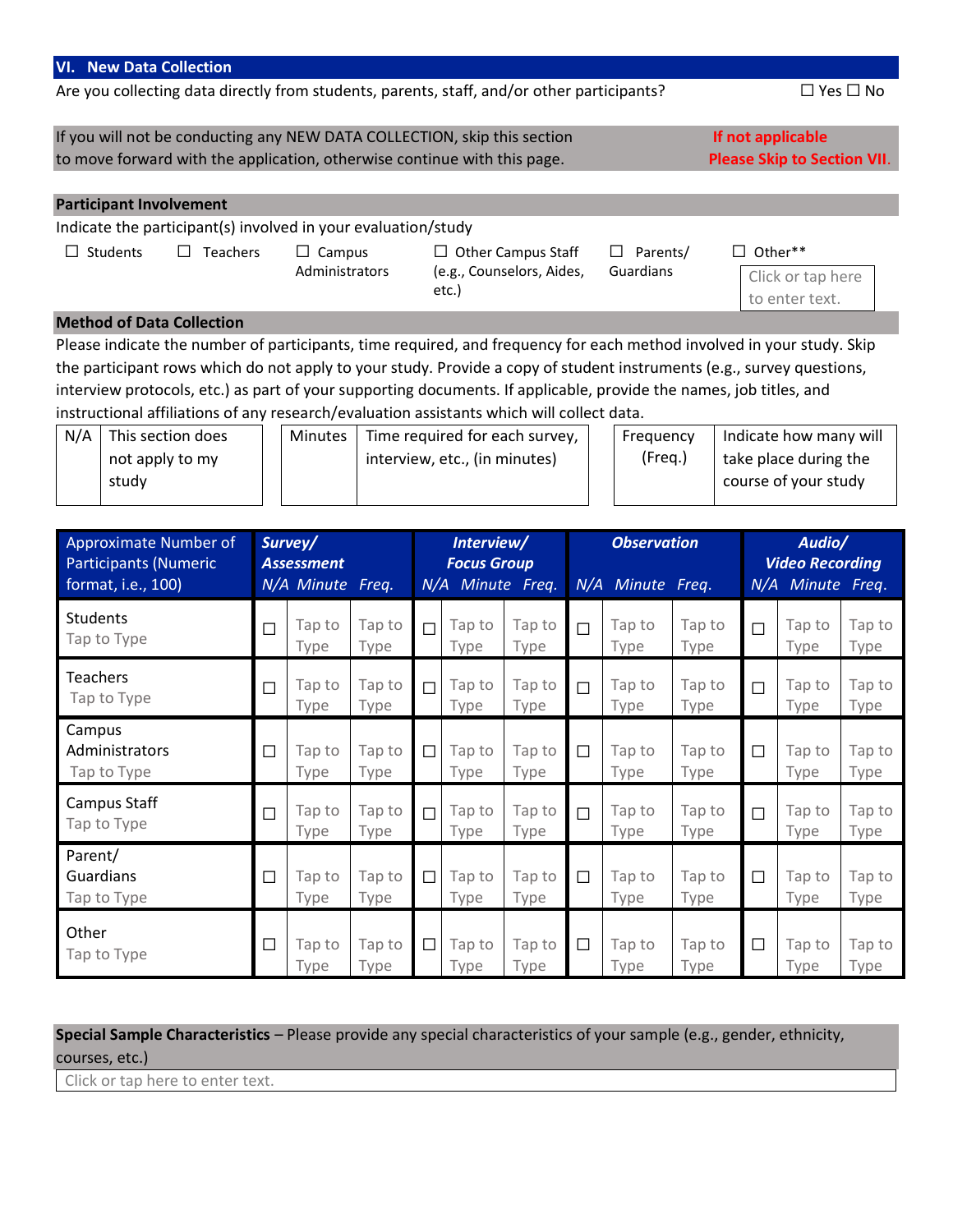# **Teacher, Campus Administrator, and Campus Staff Characteristics** (e.g., 4th grade teachers, PE teachers, assistant principals, hall monitors, counselors, etc.)

Click or tap here to enter text.

# **Parent/Guardian and Other Participant Characteristics** \*\* If your subject/participant falls under "OTHER", please also identify your subject/participant

Click or tap here to enter text.

# **Brief summary of research project including description of methodology:**

Click or tap here to enter text.

#### **Describe below the methods that will be employed to maintain confidentiality:**

Click or tap here to enter text.

## **Describe the potential benefits of your project to Clear Creek ISD:**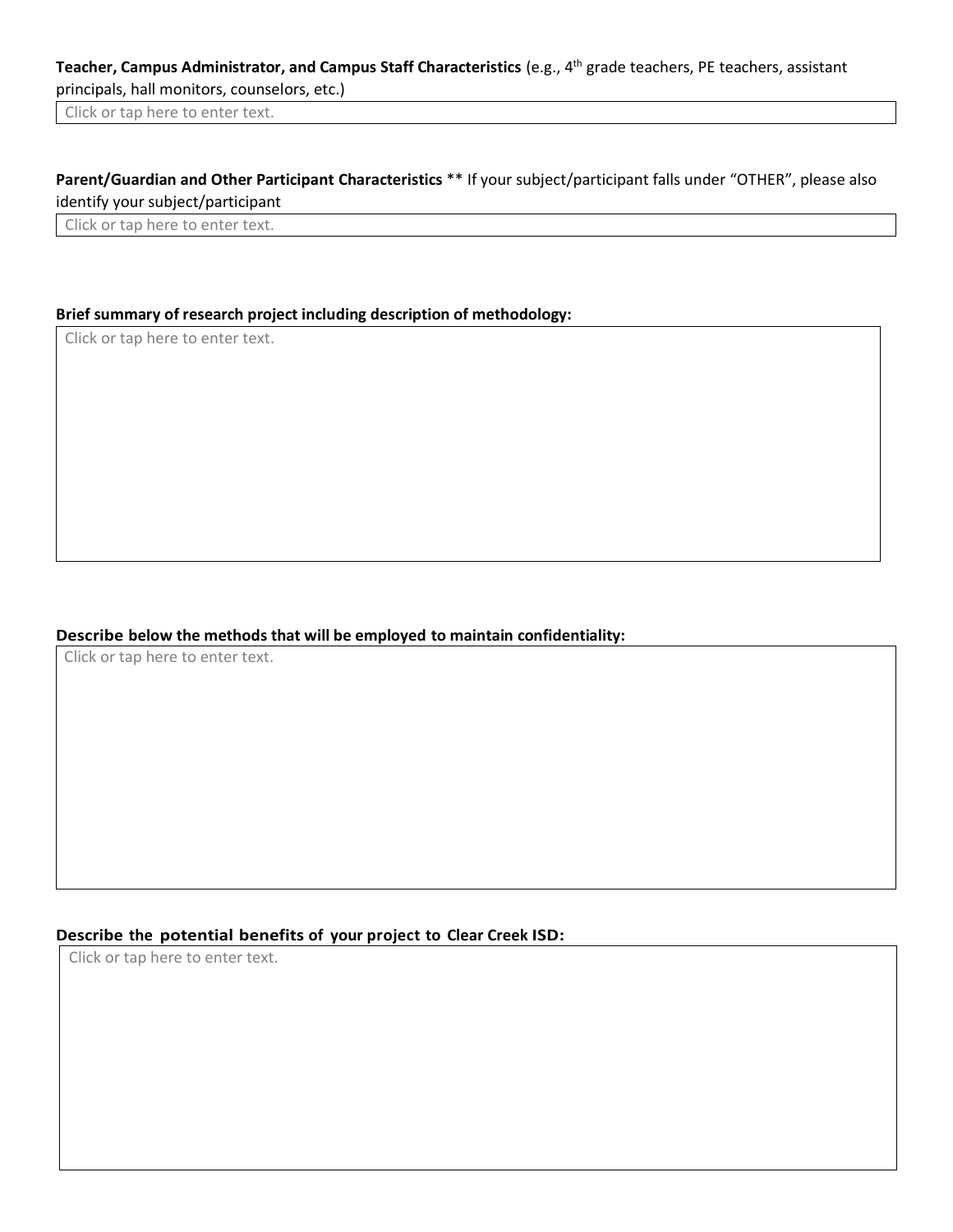### **VII. ASSURANCE TO CCISD AND SUPPORTING DOCUMENTS**

**Assurances to Clear Creek ISD** (You will be asked to provide a signed copy of these assurances when your application is approved)

### **By submitting this application, you agree to the following terms and conditions.**

- 1. I understand that I am requesting assistance in a research and evaluation project and I am not requesting information pursuant to the Texas Open Records Act. If my request to conduct research is granted, I agree to abide by all policies, rules, and regulations of the District including securing written parental permission prior to implementation of my project, and maintaining the confidential nature of records, and privacy and rights of all participants and schools.
- 2. I have read the Procedures for Research and Evaluation in the Clear Creek Independent School District and understand that supervision of this project and responsibility for a report on its outcome rest with me. I also understand that the privilege of conducting future studies in the Clear Creek Independent School District is conditioned upon the fulfillment of such obligations.
- 3. I understand that any unauthorized disclosure of confidential information is illegal as provided in the federal Family Educational Rights and Privacy Act of 1974 (FERPA), 20 U.S.C. 1232 *eg. seq*. and in the implementing federal regulations found in 34 CFR Part 99.
- 4. In addition, I understand that any data, data sets or output reports that I, or any authorized representative may generate are confidential and the data are to be protected as required by the Data Sharing Agreement.
- 5. I will not distribute any unauthorized person any data or reports that I have access to or may generate using confidential data.
- 6. I hereby agree that failure to abide by the requirements of this client agreement may lead to the immediate revocation of any contract (or research project) that I may be performing for Clear Creek ISD. I understand that any intentional, knowing, or negligent release of confidential student information to unauthorized persons may also subject me to legal cause of action for violation of any individual's civil rights in addition to state or federal criminal penalties.

## **Supporting Documents**

Please indicate the supporting documents you are including with this application, if other, please specify.

| $\Box$ Parent/Guardian<br>Consent Form-English              | $\Box$ Parent/Guardian<br>Consent Form-Spanish | $\Box$ Student Assent Form-<br>English | $\Box$ Student Assent Form-<br>Spanish |
|-------------------------------------------------------------|------------------------------------------------|----------------------------------------|----------------------------------------|
| $\Box$ Staff Assent Form                                    | $\Box$ Survey(s)/Assessments                   | $\Box$ Curriculum or Program           | $\Box$ Letter of Support               |
| $\Box$ Other                                                |                                                |                                        |                                        |
| If other, please specify<br>Click or tan hara to antar tayt |                                                |                                        |                                        |